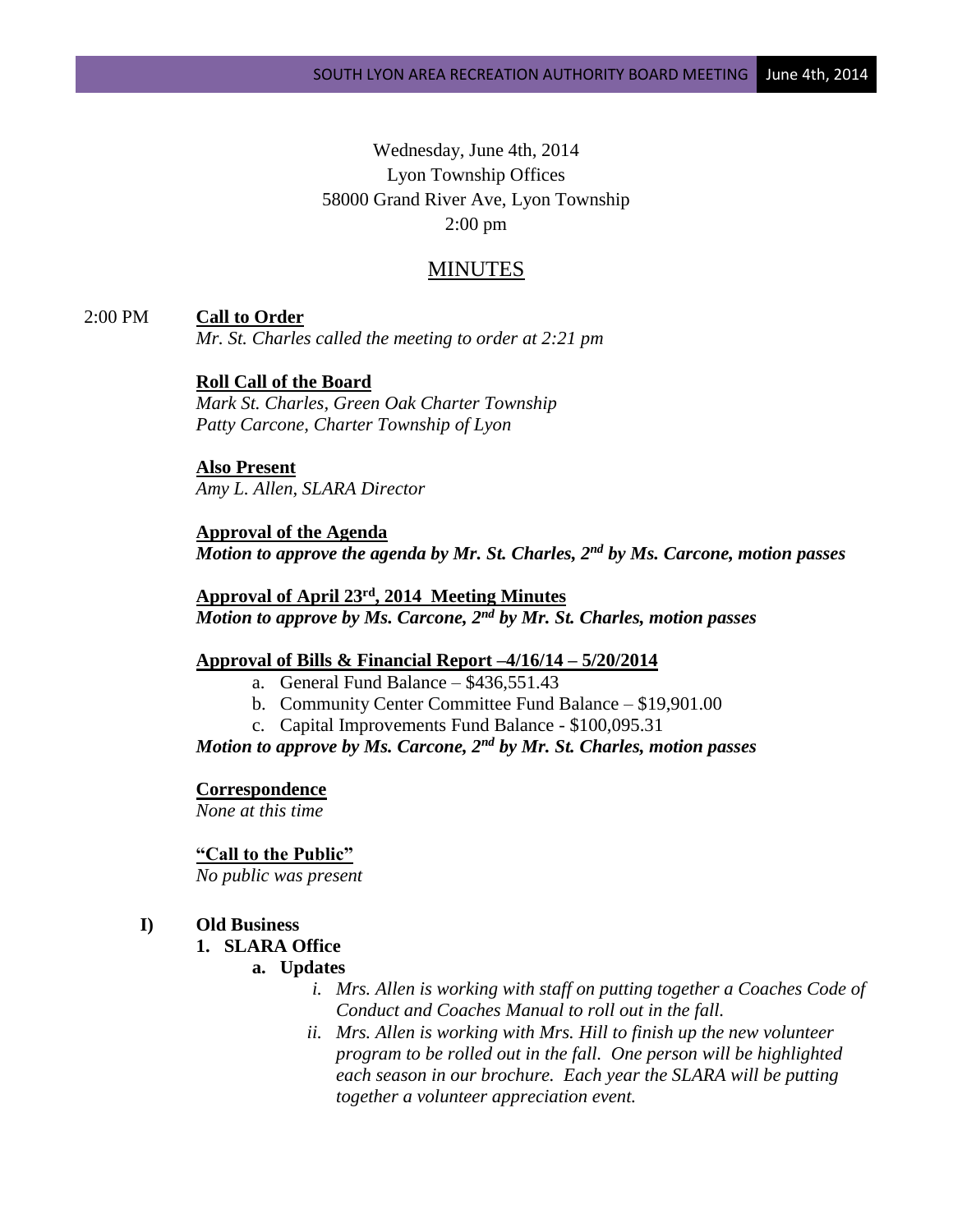#### **b. Upcoming Events**

*i. On June 14th the SLARA will be working with the South Lyon Library and taking part in their "Cruise into Summer" event. The SLARA will be running the bike decorating station.*

## **2. Member Updates**

*Mr. St. Charles alerted us to road work that will be taking place in Green Oak this summer. Lots will be done. Ms. Carcone shared with the board information about a possible new recreational facility privately owned that may be coming to Lyon Township.*

#### **II) New Business**

#### **1. Determine 2014-2015 SLARA Board Meeting Schedule**

- *Mrs. Allen presented the board with the current year's meeting schedule. The board decided to follow this schedule in regards to months and locations. She will present this updated schedule for approval at the next meeting.*
- **2. Approval of new Computer Leasing Contract with MFM Network Solutions** *Mrs. Allen presented the board with a proposal from MFM Network Solutions for computer leasing and IT support for July 1, 2014 thru June 30, 2017. The contract would be valid for 3 years with a 1 year extension option.*

*Motion to approve the proposal from MFM Network Solutions for Computer Leasing and IT Support valid from July 1, 2014 thru June 30th, 2017 and to authorize the SLARA Board Chair to sign the lease contract when presented. Motion by Mr. St. Charles, 2nd by Ms. Carcone, motion passes.*

*Motion to let the current computer leasing contract with CSI Leasing run out on September 30th, 2014 and not to renew. Motion by Ms. Carcone, 2nd by Mr. St. Charles, motion passes.*

#### **3. SLARA Phone Systems Proposals**

*Mrs. Allen shared with the board that the office phones need to be replaced. There are issues with buttons sticking and multiple hang ups. She has not been able to find contact information for the initial phone system. It was in place when the SLARA moved to this location in 1998. New phones cannot be placed on the current system, they are not compatible. She would have to purchase old phones off of ebay and hope they work.*

*Mrs. Allen presented two quotes for installing new phone systems for the SLARA office.* 

*Motion to approve the quote to purchase a "Vertical SBX IP 320 Communications System with Voice Mail" at the price of \$2,622 from Telecom Data Solutions, LLC. and to authorize the SLARA Board Chair to sign this contract when presented. Motion by Mr. St. Charles, 2nd by Ms. Carcone, motion passes.*

**4. SLARA Draft Budget Proposal**